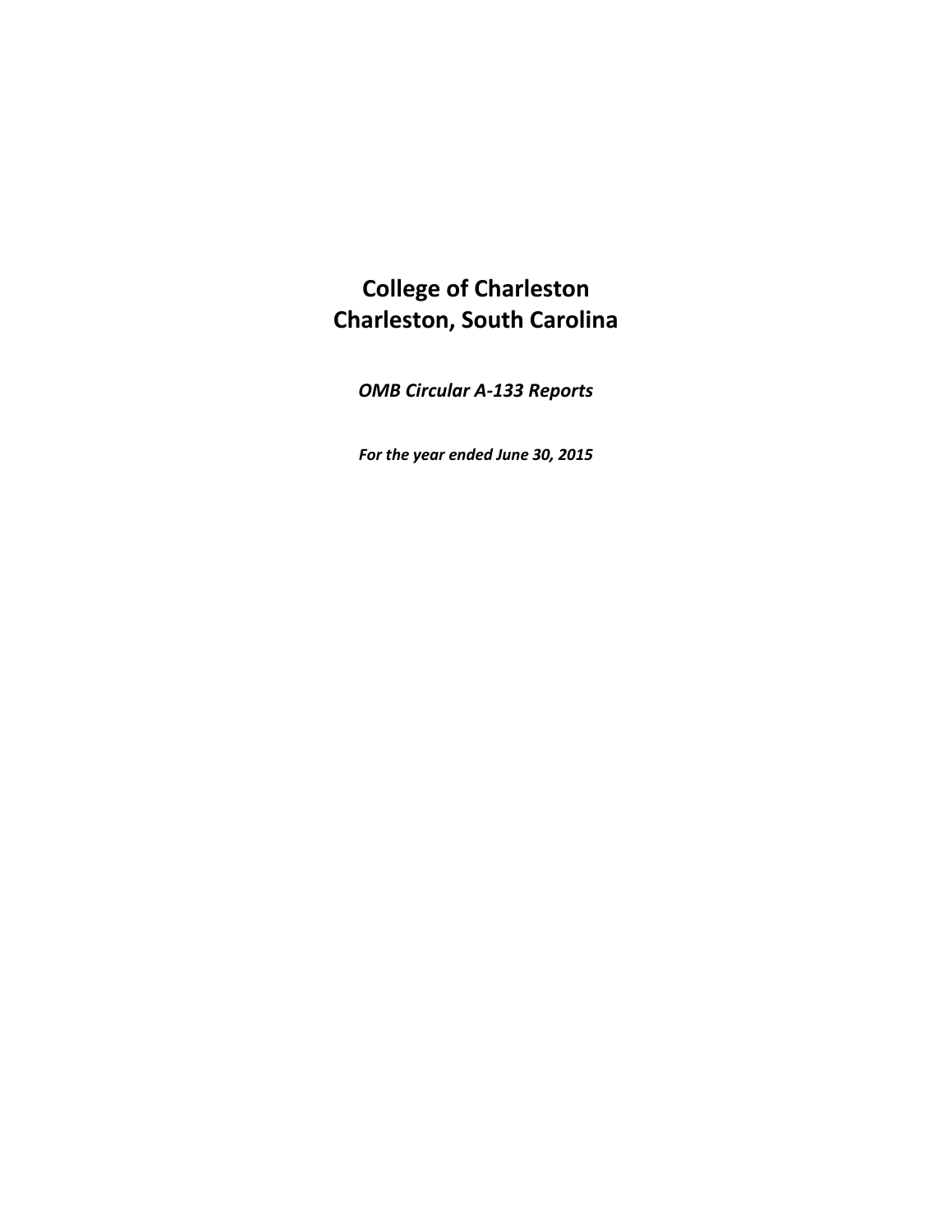| Independent Auditor's Report on Internal Control Over Financial<br>Reporting and on Compliance and Other Matters Based on an<br>Audit of Financial Statements Performed in Accordance With |  |
|--------------------------------------------------------------------------------------------------------------------------------------------------------------------------------------------|--|
| Independent Auditor's Report on Compliance for Each Major<br>Federal Program; Report on Internal Control Over Compliance;<br>and Report on the Schedule of Expenditures of Federal Awards  |  |
|                                                                                                                                                                                            |  |

**Page**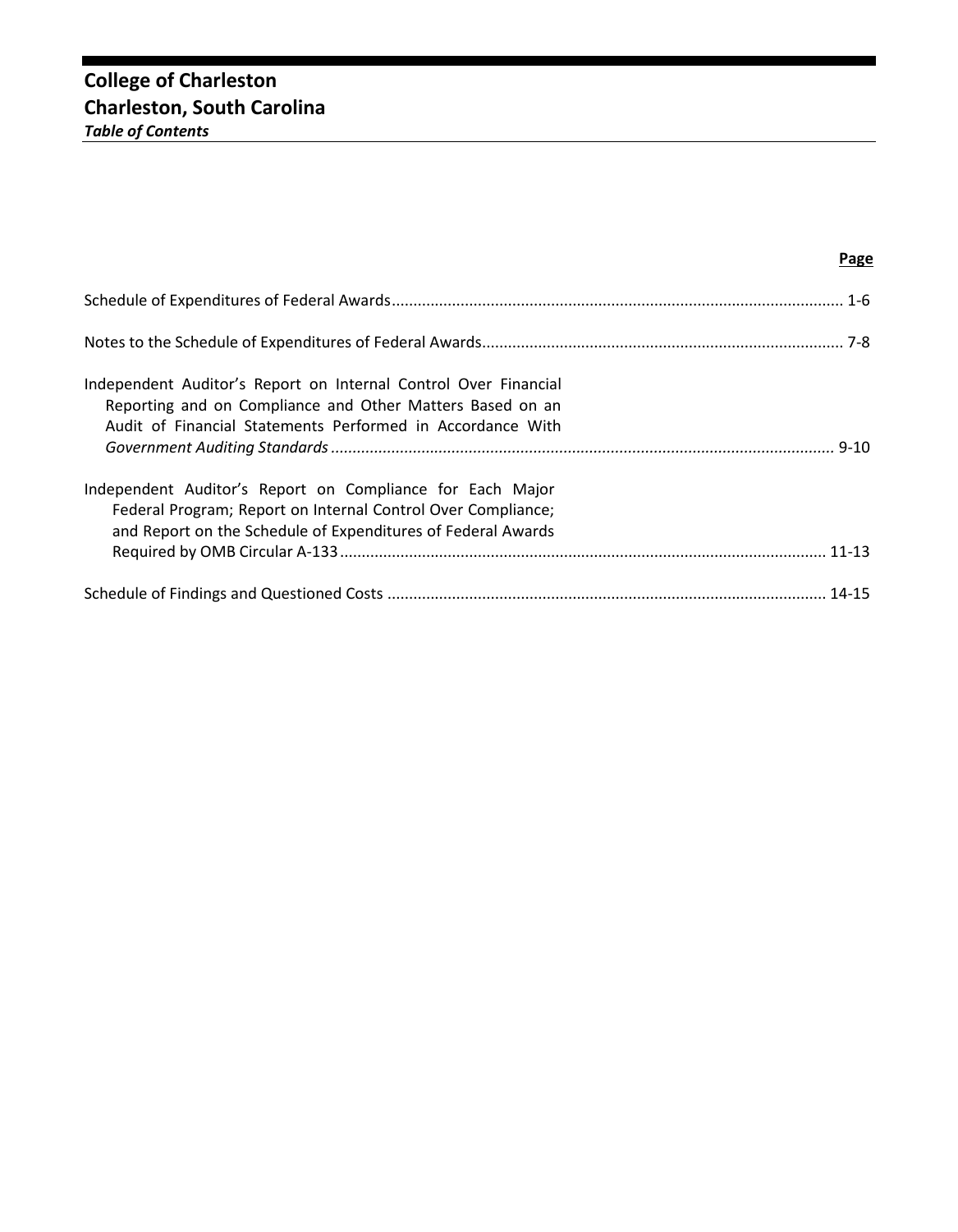**Charleston, South Carolina**

*Schedule of Expenditures of Federal Awards*

*For the year ended June 30, 2015*

| Federal grantor/pass-through grantor/program title                                                                                                                                                          | Federal<br><b>CFDA</b><br>Number | Grantor/Pass-through<br><b>Grantor's Number</b> | Total<br><b>Expenditures</b> |  |
|-------------------------------------------------------------------------------------------------------------------------------------------------------------------------------------------------------------|----------------------------------|-------------------------------------------------|------------------------------|--|
| RESEARCH AND DEVELOPMENT CLUSTER:                                                                                                                                                                           |                                  |                                                 |                              |  |
| US DEPARTMENT OF AGRICULTURE<br>Monitoring Stream Flow in the Turkey Creek Watershed, Francis Marion<br>National Forest, South Carolina                                                                     | 10.RD                            | 14-CA-11330140-040                              | \$<br>11,680                 |  |
| Experimental Forest and Range Network Information System Development<br>TOTAL US DEPARTMENT OF AGRICULTURE                                                                                                  | 10.RD                            | AG-4660-C-09-0009                               | 73<br>11,753                 |  |
| <b>US DEPARTMENT OF COMMERCE</b><br>Management of NMFS Charleston Laboratory Library 2013-2018                                                                                                              | 11.RD                            | MOA-2013-058/8748                               | 94,388                       |  |
| Summer Undergraduate Research Fellowship Program - Gaithersburg                                                                                                                                             | 11.RD                            | 70NANB15H088                                    | 3,242                        |  |
| <b>Computational Genomics Support</b>                                                                                                                                                                       | 11.RD                            | <b>UNKNOWN</b>                                  | 3,450                        |  |
| Sex Ratios of North Carolina Turtles                                                                                                                                                                        | 11.RD                            | ET133C07SE3357                                  | 1,206                        |  |
| <b>Testosterone Analysis for NOAA</b>                                                                                                                                                                       | 11.RD                            | <b>UNKNOWN</b>                                  | 330                          |  |
| Passed Through from South Carolina Sea Grant Consortium:<br>Blueways-Greenways: Developing Examples as Models for Other Communities                                                                         | 11.RD                            | NA10OAR4170073 / A/E-SG-1                       | 19,031                       |  |
| Coastal Climate Support: Extending Climate Adaptation Lessons to<br>other Communities                                                                                                                       | 11.RD                            | NA10OAR4170073 / A/E-SGE                        | 3,781                        |  |
| Coastal Livelihoods and the Local Sense of Place: Assessing Social-<br>Ecological Relationships and Environmental Values in the Face of<br>Demographic Changes                                              | 11.RD                            | NA10OAR4170073 / M491                           | 5,620                        |  |
| Evaluating Water Quality Parameters in the Coastal Waters of<br>South Carolina Using Satellite Data                                                                                                         | 11.RD                            | NA10OAR4170073-P                                | 4,785                        |  |
| The Pilot Fish Habitat Characterization Program (FishHab):<br>Undergraduate Workforce Training in Ocean Fisheries Research                                                                                  | 11.RD                            | NA10OAR4170073                                  | 3,740                        |  |
| NERRS Evaluation Synthesis MES Graduate Student Landon Knapp                                                                                                                                                | 11.RD                            | MOA-2010-049/8135 R559                          | 4,475                        |  |
| Passed Through from South Carolina Department of Natural Resources:<br>Charleston Computational Genomics Group: Red Drum Project, Watson<br>TOTAL US DEPARTMENT OF COMMERCE                                 | 11.RD                            | P24018467615 / P/M-2FF-M11FF                    | 5,000<br>149,048             |  |
| US DEPARTMENT OF THE INTERIOR<br>Charleston, SC Area Earthquake Hazard Mapping Project (CAEHMP)<br>Workshop and Pilot Study: Collaborative Research with College of<br>Charleston and University of Memphis | 15.RD                            | G14AP00023                                      | 29,400                       |  |
| Search for Commodore Joshua Barney's War of 1812 Flotilla                                                                                                                                                   | 15.RD                            | GA-2287-13-005                                  | 1,699                        |  |
|                                                                                                                                                                                                             |                                  |                                                 | 1                            |  |
| Aquatic Mollusks Report, Great Smoky Mountains National Park<br>Shortnose Sturgeon Data Analysis                                                                                                            | 15.RD<br>15.RD                   | <b>UNKNOWN</b><br>PO401818M619                  | 1,185                        |  |
| Passed Through from South Carolina Sea Grant Consortium:<br>Landscape Evolution and Geoarchaeology of the OCS: Prehistoric<br>Maritime Cultural Resources in South Carolina                                 | 15.RD                            | M15AC00001 / R/BOEM-1D                          | 1,479                        |  |
| Passed Through from Clemson University:<br>Effects of Pharmaceutical Photodegradation Products in Freshwater<br>on Local Amphibians                                                                         | 15.RD                            | G11AP20105 / 1673-213-2098383                   | 648                          |  |
| Passed Through from Florida Fish & Wildlife Conservation Commission:<br>Laparoscopic Examination of Loggerhead Sea Turtles                                                                                  | 15.RD                            | PO A06AEC - 401819G512                          | 543                          |  |
| Laparoscopic Examination of Loggerhead Sea Turtles in Florida Bay 2011<br>TOTAL US DEPARTMENT OF THE INTERIOR                                                                                               | 15.RD                            | PO A38C93 - 401819G512                          | 1,777<br>36,732              |  |
| NATIONAL AERONAUTICS AND SPACE ADMINISTRATION<br>SC Space Grant Consortium, Year 18 Main                                                                                                                    | 43.RD                            | NNX10AM76H                                      | 350,446                      |  |
| SCSGC Subaward to USC 2010-2013 (Reynolds)                                                                                                                                                                  | 43.RD                            | NNX10AN36A                                      | 34,259                       |  |
|                                                                                                                                                                                                             |                                  |                                                 |                              |  |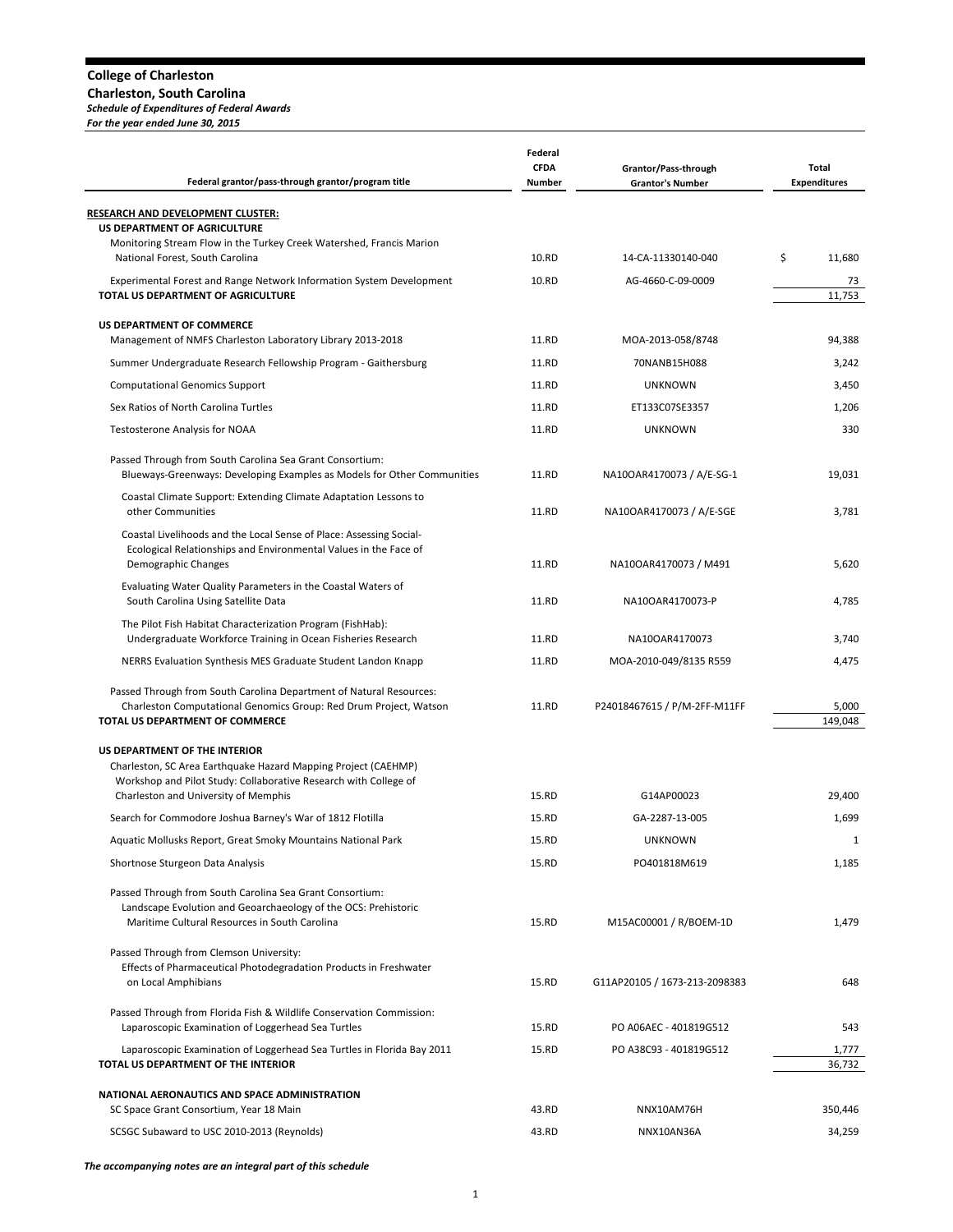**Charleston, South Carolina**

*Schedule of Expenditures of Federal Awards*

*For the year ended June 30, 2015*

| Federal grantor/pass-through grantor/program title                                                                                                                                                   | Federal<br><b>CFDA</b><br>Number | Grantor/Pass-through<br><b>Grantor's Number</b> | Total<br><b>Expenditures</b> |  |
|------------------------------------------------------------------------------------------------------------------------------------------------------------------------------------------------------|----------------------------------|-------------------------------------------------|------------------------------|--|
| RESEARCH AND DEVELOPMENT CLUSTER, continued:                                                                                                                                                         |                                  |                                                 |                              |  |
| NATIONAL AERONAUTICS AND SPACE ADMINISTRATION, continued:<br>SCSGC Subaward to USC - Chen                                                                                                            | 43.RD                            | NNX10AN33A                                      | 3,543                        |  |
| Design, Manufacture, Evaluation, and Multi-Physical Modeling of<br>Aerospace Composite Materials for Enhanced Reliability                                                                            | 43.RD                            | NNX13AD43A                                      | 125,162                      |  |
| Research Infrastructure Development 2012-2015                                                                                                                                                        | 43.RD                            | NNX13AB23A                                      | 126,241                      |  |
| Development of the Virgin Islands Center for Space Science at Etelman<br>Observatory: Research, Education, and Economic Development<br>Through Promotion of NASA's Vision                            | 43.RD                            | NNX13AD28A                                      | 129,867                      |  |
| NASA EPSCoR MSI Faculty Engagement 2012-2014                                                                                                                                                         | 43.RD                            | <b>NNX12AI12A</b>                               | 46,857                       |  |
| CAN/Experimental Program to Stimulate Competitive Research (EPSCoR)-2014                                                                                                                             | 43.RD                            | NNX14AN07A                                      | 146,724                      |  |
| National Space Grant College and Fellowship Program (SPACE Grant)<br>Training Grant 2015-2018                                                                                                        | 43.RD                            | NNX15AL49H                                      | 32,012                       |  |
| Passed Through from Brown University:<br>Evolution and Environment of Exploration Destinations:<br>Science and Engineering Synergism                                                                 | 43.RD                            | NNA14AB01A / 00000676                           | 19,151                       |  |
| Passed Through from Jet Propulsion Laboratory:<br>Imaging Search for Dynamically Inferred Planets in Nearby Debris Disk<br>Systems                                                                   | 43.RD                            | 1501385                                         | 5,000                        |  |
| Passed Through from Smithsonian Astrophysical Observatory:<br>Energy Dependent X-Ray Microlensing and the Structure of Quasars                                                                       | 43.RD                            | NAS8-03060 / GO3-14110B                         | 12,427                       |  |
| The Energetics and Shielding of FeLoBAL Quasar Outflows                                                                                                                                              | 43.RD                            | NAS8-03060 / G03-14111B                         | 8,170                        |  |
| The Ultrafast Outflow of the Lensed z=1.51 AGN HS 0810+2554                                                                                                                                          | 43.RD                            | NAS8-03060 / GO4-15112X                         | 25,551                       |  |
| Passed Through from Space Telescope Science Institute:<br>Transporting HST Exoplanet Research to the Middle and High School<br>Classroom                                                             | 43.RD                            | HST-EO-12228.020-A                              | 2,107                        |  |
| Unveiling the X-ray/UV Connection in AGN Winds: the PG 1126-041 Case<br>Study                                                                                                                        | 43.RD                            | NAS5-26555 /HST-GO-13429.001-A                  | 12,287                       |  |
| Passed Through from University of Alabama - Huntsville:<br>The ENGINEER Program                                                                                                                      | 43.RD                            | NNM11AA01A / 2014-045                           | 652                          |  |
| The ENGINEER Program                                                                                                                                                                                 | 43.RD                            | NNM11AA01A 2015-040                             | 4,686                        |  |
| Passed Through from University of Central Florida:<br>Center for Lunar and Asteroid Surface Science (CLASS)<br>TOTAL NATIONAL AERONAUTICS AND SPACE ADMINISTRATION                                   | 43.RD                            | NNA14AB05A / 66016031-1                         | 21,077<br>1,106,219          |  |
| NATIONAL ENDOWMENT FOR THE ARTS<br>Vertamae Smart-Grosvenor: Travel Notes of a Geechee Girl: Documentary<br>Feature<br>TOTAL NATIONAL ENDOWMENT FOR THE ARTS                                         | 45.RD                            | 14-3400-7125                                    | 74,200<br>74,200             |  |
| NATIONAL ENDOWMENT FOR THE HUMANITIES<br>The Cultural Impact of Catholic Nuns in the Spanish Philippines<br>During the 17th-Century Expansion of the Iberian Empire                                  | 45.RD                            | FB-56894-13                                     | 13,373                       |  |
| Passed Through from University of South Carolina:<br>Year 4: SC Digital Library: Ongoing Initiative<br>TOTAL NATIONAL ENDOWMENT FOR THE HUMANITIES                                                   | 45.RD                            | IIF-13-01 / 14-2587                             | 643<br>14,016                |  |
| <b>NATIONAL SCIENCE FOUNDATION</b><br>RUI: Photochemical Degradation, Soil Sorption, and Environmental<br>Fate of Pharmaceutically Active Compounds in Simulated and<br><b>Natural Water Samples</b> | 47.RD                            | CBET-1236266                                    | 70,541                       |  |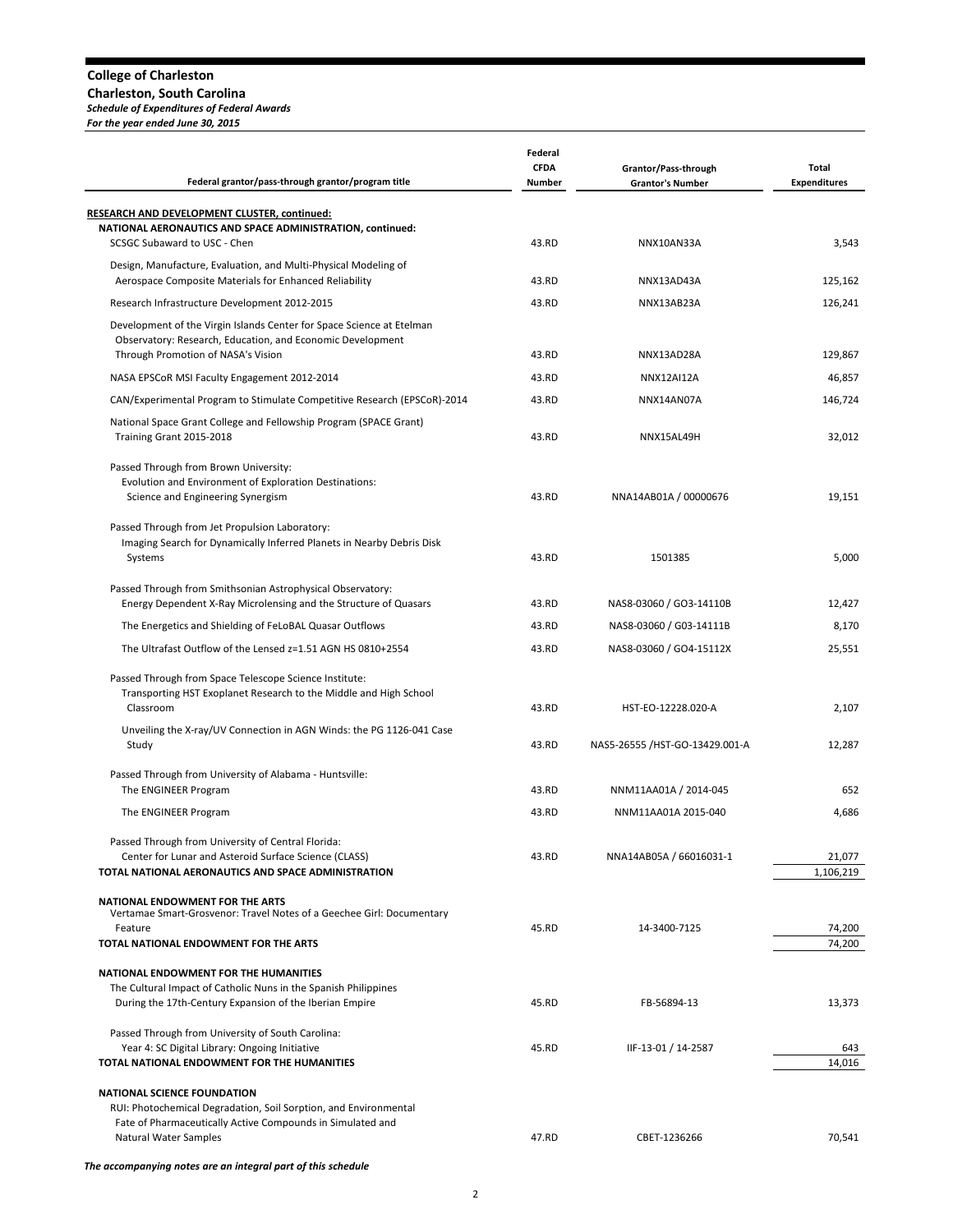**Charleston, South Carolina**

*Schedule of Expenditures of Federal Awards*

*For the year ended June 30, 2015*

| Federal grantor/pass-through grantor/program title                                                                                                                                  | Federal<br><b>CFDA</b><br>Number | Grantor/Pass-through<br><b>Grantor's Number</b> | <b>Total</b><br><b>Expenditures</b> |
|-------------------------------------------------------------------------------------------------------------------------------------------------------------------------------------|----------------------------------|-------------------------------------------------|-------------------------------------|
| RESEARCH AND DEVELOPMENT CLUSTER, continued:<br>NATIONAL SCIENCE FOUNDATION, continued                                                                                              |                                  |                                                 |                                     |
| Graduate Research Fellowship - Vanessa Bezy                                                                                                                                         | 47.RD                            | DGE-0946744                                     | 916                                 |
| Molecular Band Measurements of Absolute Starspot Properties                                                                                                                         | 47.RD                            | AST-1109695                                     | 1,482                               |
| RUI: Ground-Based and Space Based Direct Imaging Surveys for<br><b>Extrasolar Planets</b>                                                                                           | 47.RD                            | AST-1009203                                     | 18,456                              |
| RUI: Numerical Simulations of Optically Thick Accretion onto Black Holes                                                                                                            | 47.RD                            | AST-1211230                                     | 88,016                              |
| MRI: Acquisition of an Ultra High Pressure Liquid Chromatograph - Mass<br>Spectrometer for Interdisciplinary Undergraduate Research and<br>Teaching in Chemistry and Related Fields | 47.RD                            | CHE-1229559                                     | 672                                 |
| RUI: Stability Analysis for Soliton Solutions of the Vortex Filament<br>Equation and Beyond                                                                                         | 47.RD                            | DMS-0908074                                     | (740)                               |
| Collaborative Research: Characterization of the Two<br>Dimensional/Temporal Mosaic of Drop Size Distributions<br>and Spatial Variability (Structure) in Rain                        | 47.RD                            | AGS-1230240                                     | 55,352                              |
| Collaborative Research: Analytical Techniques and Software:<br>Development of CyberInfrastructure to Support Laser-Ablation<br>ICP Mass Spectrometry                                | 47.RD                            | EAR-0930223                                     | 30,884                              |
| Collaborative Research: Cascading Effects of an Invasive Seaweed on<br>Estuarine Food Webs of the Southeastern US                                                                   | 47.RD                            | OCE-1057713                                     | 41,848                              |
| Collaborative Research: Lipid Lubrication of Oceanic Carbon and Sulfur<br>Biogeochemistry via a Host-Virus Chemical Arms Race                                                       | 47.RD                            | OCE-1061876                                     | (445)                               |
| AF: Small: RUI: Ranking and Clustering by Integer and Linear Optimization                                                                                                           | 47.RD                            | CCF-1116963                                     | 97,960                              |
| REU Site: Marine Organism Health: Resilience and Response to<br><b>Environmental Change</b>                                                                                         | 47.RD                            | DBI-1062990                                     | 5,454                               |
| Arabidopsis 2010 Collaborative Research RUI Quantifying Mutation<br>Parameters in a Fitness Landscape Spontaneous Mutation in A<br>Thaliana in its Native Range                     | 47.RD                            | DEB-0845413                                     | 57,326                              |
| RUI-Fine Root Production and Architecture in a Loblolly Pine Forest<br>Exposed to FACE-Interactive Effects of Atmospheric CO2 Enrichment<br>with Soil N Availability                | 47.RD                            | DEB-1020691                                     | 34,718                              |
| Collaborative Research: Jaws and Backbone: Chondrichthyan<br>Phylogeny and a Spine for the Vertebrate Tree of Life                                                                  | 47.RD                            | DEB-1132229                                     | 416,966                             |
| Collaborative: RUI: Engaging Undergraduates in Genomic Questions<br>and Environmental Context: Building a Database of Complex<br>Phenotypes for Plant Knockout Mutants              | 47.RD                            | IOS-1052262                                     | 60,153                              |
| CAREER: Prediction of Synchrony and Phase-Locked Modes in Neural<br>Networks Based on Stimulus Time Resetting Curves                                                                | 47.RD                            | IOS-1054914                                     | (974)                               |
| RUI-Integrating Roots into Whole Plant Phenotypes- Ecological<br>and Genetic Perturbations                                                                                          | 47.RD                            | IOS-1146977                                     | 155,633                             |
| RUI-Elevated Environmental CO2 Impairs Acclimation to Hypoxia in<br>Crustaceans                                                                                                     | 47.RD                            | IOS-1147008                                     | 163,748                             |
| Collaborative Research: Scaling up an Innovative Approach<br>for Attracting Students to Computing                                                                                   | 47.RD                            | DRL-1031356                                     | 37,308                              |
| Collaborative-TRACERS-Tracing the Fate of Algal Carbon Export in the<br>Ross Sea                                                                                                    | 47.RD                            | ANT-1142065                                     | 44,701                              |
| Intergovernmental Personnel Act (IPA) Assignment for PI to Work at NSF                                                                                                              | 47.RD                            | AST-1352999                                     | 132,951                             |
| REU Site: Research Experiences in Marine Organism Health: Resilience<br>and Response to Environmental Change                                                                        | 47.RD                            | DBI-1359079                                     | 85,887                              |
| Collaborative: RUI: The Natural History Mutations: Sequence and Fitness<br>Data from A. Thaliana Mutation Accumulation Lines                                                        | 47.RD                            | DEB-1258053                                     | 1,159                               |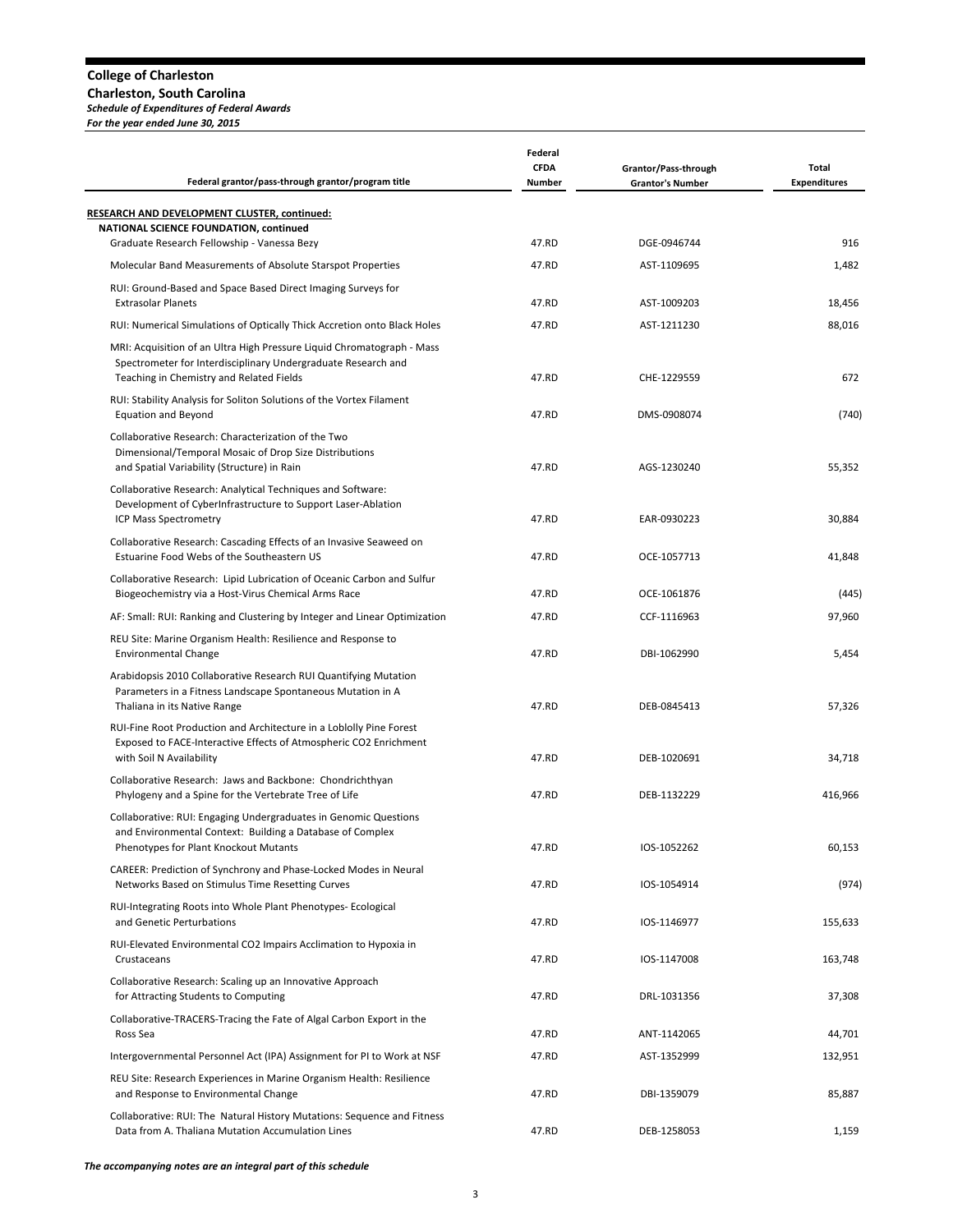**Charleston, South Carolina**

*Schedule of Expenditures of Federal Awards*

*For the year ended June 30, 2015*

| Federal grantor/pass-through grantor/program title                                                                                                                                                                                                                | Federal<br><b>CFDA</b><br><b>Number</b> | Grantor/Pass-through<br><b>Grantor's Number</b> | Total<br><b>Expenditures</b> |  |
|-------------------------------------------------------------------------------------------------------------------------------------------------------------------------------------------------------------------------------------------------------------------|-----------------------------------------|-------------------------------------------------|------------------------------|--|
| RESEARCH AND DEVELOPMENT CLUSTER, continued:                                                                                                                                                                                                                      |                                         |                                                 |                              |  |
| NATIONAL SCIENCE FOUNDATION, continued<br>Collaborative Research, RUI: Nonlinear Schroedinger Models in Fluid<br>Dynamics: Rogue Wave and Vortex Filaments                                                                                                        | 47.RD                                   | DMS-1109017                                     | 43,471                       |  |
| Collaborative Research: Computing in the Arts: A Community-Building<br>Initiative                                                                                                                                                                                 | 47.RD                                   | DUE-1323605                                     | 54,745                       |  |
| Detecting Genetic Adaptation During Marine Invasions                                                                                                                                                                                                              | 47.RD                                   | OCE-1357386                                     | 230,899                      |  |
| Analysis and Control of Mathematical Models of Flutering Plates                                                                                                                                                                                                   | 47.RD                                   | DMS-1504697                                     | 9,443                        |  |
| MRI: Acquisition of a 400 MHz Nuclear Magnetic Resonance<br>Spectrometer with a Multinuclear Probe and a Sample Changer                                                                                                                                           | 47.RD                                   | CHE-1429308                                     | 342,090                      |  |
| MRI: Acquisition of a Field-Deployable Mass Spectrometer for<br>Biogeochemical Research and Education                                                                                                                                                             | 47.RD                                   | OCE-1428915                                     | 388,361                      |  |
| RUI: Vitamin B12 and Nitrogen Regulation of Oceanic<br>Dimethylsulfoniopropionate and Dimethylsulfide                                                                                                                                                             | 47.RD                                   | OCE-1436458                                     | 270,378                      |  |
| CIF21 DIBBs: Collaborative Research: Cyberinfrastructure for Interpreting<br>and Archiving U-series Geochronologic Data                                                                                                                                           | 47.RD                                   | ACI-1443037                                     | 45.026                       |  |
| Collaborative: IOS Full Proposal: RUI: Biting Hard with Soft<br><b>Feeding Apparatuses</b>                                                                                                                                                                        | 47.RD                                   | IOS-1354917                                     | 20,987                       |  |
| REU Site: Next-Generation Bioinformatics for Genomics-Enabled<br>Research in the Life Sciences                                                                                                                                                                    | 47.RD                                   | DBI-1359301                                     | 82,399                       |  |
| RUI Impaired Metabolism and Performance in Crustaceans Exposed<br>to Bacteria                                                                                                                                                                                     | 47.RD                                   | IOS-0725245                                     | 5,681                        |  |
| RUI: Collaborative: unPAK: Undergraduates Phenotyping Arabidopsis<br>Knockouts: A Distributed Genomic Approach to Examine Evolutionarily<br><b>Important Traits</b>                                                                                               | 47.RD                                   | IOS-1355106                                     | 99,163                       |  |
| RUI: Targeted Annotation and Exploration of Synteny of<br>Immunoglobulin Loci in Teleosts Using RSS Motifs                                                                                                                                                        | 47.RD                                   | MCB-0948150                                     | 35,263                       |  |
| Passed Through from Purdue University:<br>Strategies: Teaching Engineering Concepts to Harness Future<br>Innovators and Technologists (TECHFIT)                                                                                                                   | 47.RD                                   | 1312215-DRL / 4101-57846                        | 120,701                      |  |
| Passed Through from Central Washington University:<br>REU Site: A Pilot Distributed REU Site Focused on Serving Physics &<br>Astronomy Students from Comprehensive and Community Colleges                                                                         | 47.RD                                   | 1358879 / 1358879-4                             | 1,382                        |  |
| Passed Through from South Carolina State University:<br>LS-SCAMP 2013-2018                                                                                                                                                                                        | 47.RD                                   | HRD-0705355                                     | 13,822                       |  |
| Passed Through from Arizona Geological Survey:<br>EarthCube Test Enterprise Governance: An Agile Approach                                                                                                                                                         | 47.RD                                   | ICER-1340233 COC-1340233                        | 10,598                       |  |
| EarthCube Test Enterprise Governance: An Agile Approach Year 2<br>TOTAL NATIONAL SCIENCE FOUNDATION                                                                                                                                                               | 47.RD                                   | ICER-1340233 / COC-1340233                      | 17,577<br>3,391,958          |  |
| <b>ENVIRONMENTAL PROTECTION AGENCY</b><br>Passed Through from South Carolina Department of Natural Resources:<br>Development of Monitoring and Assessment Tools for Nitrogen and<br>Phosphorus in South Carolina Coastal Wetlands II: Hydrological<br>Assessments | 66.RD                                   | P24018454215 CD-00D24114-0                      | 20,906                       |  |
| TOTAL ENVIRONMENTAL PROTECTION AGENCY                                                                                                                                                                                                                             |                                         |                                                 | 20,906                       |  |
| US DEPARTMENT OF EDUCATION<br>REACH FAR-Realizing Educational and Career Hopes -Foundation                                                                                                                                                                        |                                         |                                                 |                              |  |
| <b>Augmentation Replication</b>                                                                                                                                                                                                                                   | 84.RD                                   | P407A100001                                     | 332,453                      |  |
| Project Talentum Academe                                                                                                                                                                                                                                          | 84.RD                                   | S206A140029                                     | 215,004                      |  |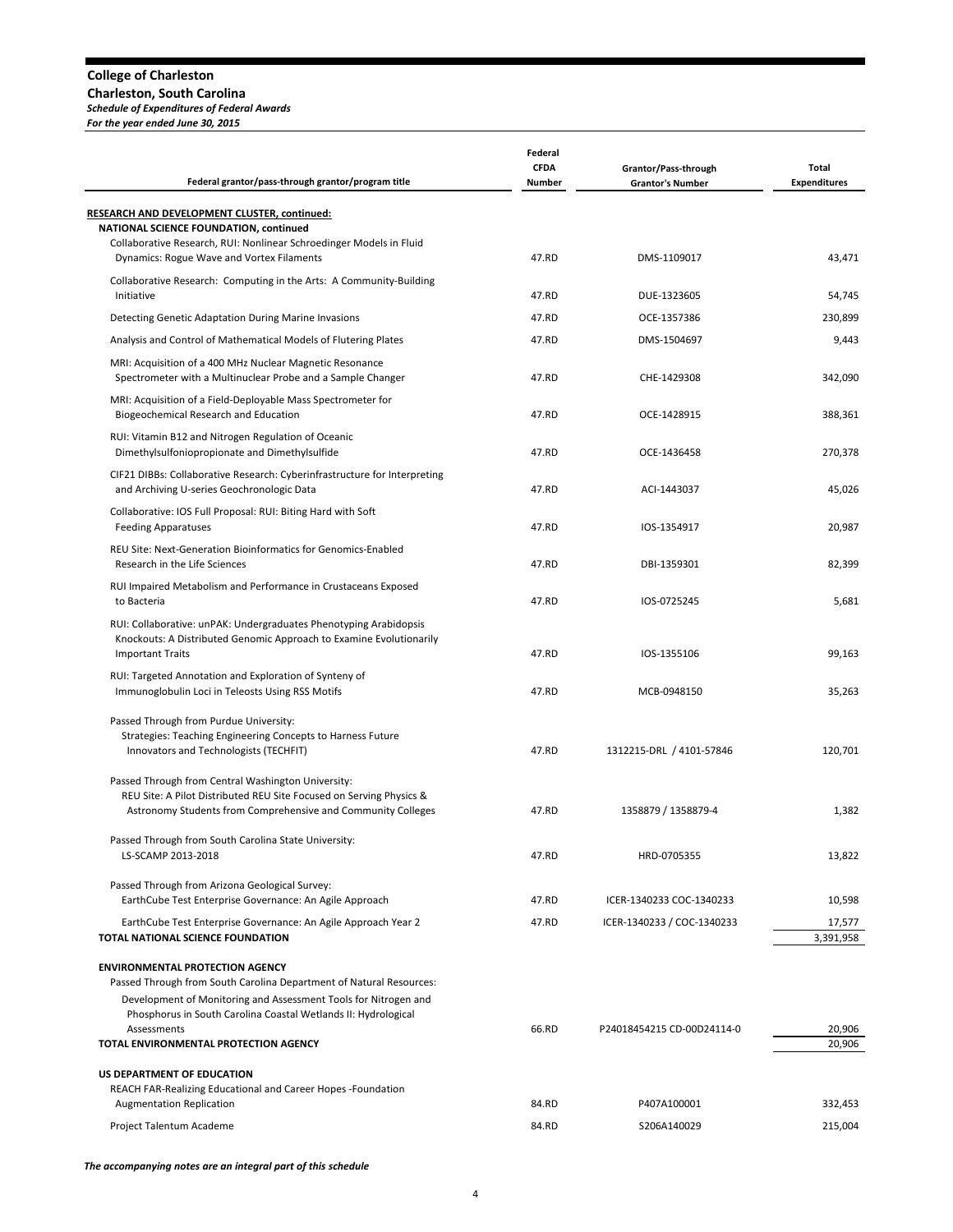**Charleston, South Carolina**

*Schedule of Expenditures of Federal Awards*

*For the year ended June 30, 2015*

| Federal grantor/pass-through grantor/program title                                                                                                                      | Federal<br><b>CFDA</b><br>Number | Grantor/Pass-through<br><b>Grantor's Number</b> | Total<br><b>Expenditures</b> |
|-------------------------------------------------------------------------------------------------------------------------------------------------------------------------|----------------------------------|-------------------------------------------------|------------------------------|
| <b>RESEARCH AND DEVELOPMENT CLUSTER, continued:</b>                                                                                                                     |                                  |                                                 |                              |
| US DEPARTMENT OF EDUCATION, continued                                                                                                                                   |                                  |                                                 |                              |
| Passed Through from Furman University:<br>South Carolina Schools of Education/Project-Based Learning                                                                    | 84.RD                            | 13-1960-1207                                    | 7,842                        |
|                                                                                                                                                                         |                                  |                                                 |                              |
| Passed Through from University of Virginia:<br><b>WINGS</b>                                                                                                             | 84.RD                            | R305A110703 / GM10128 138818                    | 125,719                      |
|                                                                                                                                                                         |                                  |                                                 |                              |
| Passed Through from South Carolina Commission on Higher Education:<br>Know2 Activities 2013-2014                                                                        | 84.RD                            | CACG-P378A110048-1                              | 41,950                       |
| Passed Through from South Carolina Department of Education:<br>Partnering to Improve Science and Mathematics Instruction and<br><b>Student Achievement</b>              | 84.RD                            | S366B120041 / 14MS303                           | 75,717                       |
| Partnering to Improve Science and Mathematics Instruction and<br><b>Student Achievement</b>                                                                             | 84.RD                            | S366B130041 15MS303-01                          | 105,489                      |
| TOTAL US DEPARTMENT OF EDUCATION                                                                                                                                        |                                  |                                                 | 904,174                      |
| NATIONAL ARCHIVES AND RECORDS ADMINISTRATION                                                                                                                            |                                  |                                                 |                              |
| Hidden Political Collections at the College of Charleston<br>TOTAL NATIONAL ARCHIVES AND RECORDS ADMINISTRATION                                                         | 89.RD                            | NAR 13-RH-50072-13                              | 45,056<br>45,056             |
| US DEPARTMENT OF HEALTH AND HUMAN SERVICES<br>Passed Through from the University of South Carolina:<br>Building Biomedical Research Pathways in Genetics, Neurobiology, |                                  |                                                 |                              |
| and Chemical Biology                                                                                                                                                    | 93.RD                            | 5P20GM103499-14                                 | 129,753                      |
| Passed Through from the University of South Carolina:<br>INBRE 2013-2014<br>TOTAL US DEPARTMENT OF HEALTH AND HUMAN SERVICES                                            | 93.RD                            | 7P20GM103499-13                                 | (2,592)<br>127,161           |
| <b>CORPORATION FOR NATIONAL AND COMMUNITY SERVICE</b><br>Passed Through from the Rector and Visitors of the University of Virginia:                                     |                                  |                                                 |                              |
| Social Innovation Funding for WINGS                                                                                                                                     | 94.RD                            | 10SIHNY003 GF13126-147433                       | 160,587                      |
| Social Innovation Funding for WINGS<br>TOTAL CORPORATION FOR NATIONAL AND COMMUNITY SERVICE                                                                             | 94.RD                            | 10SIHNY003 GF12913-146820                       | 42,446<br>203,033            |
| TOTAL RESEARCH AND DEVELOPMENT CLUSTER                                                                                                                                  |                                  |                                                 | 6,084,256                    |
| STUDENT FINANCIAL ASSISTANCE CLUSTER:                                                                                                                                   |                                  |                                                 |                              |
| US DEPARTMENT OF EDUCATION<br>Federal Supplemental Educational Opportunity Grant 2014-2015                                                                              | 84.007                           | P007A143774                                     | 228,843                      |
| Federal College Workstudy Program 2014-2015                                                                                                                             | 84.033                           | P033A143774                                     | 307,577                      |
| Federal Perkins Loan Program                                                                                                                                            | 84.038                           | P038A043774                                     | 382,055                      |
| Federal Pell Grant Program 2012-2013                                                                                                                                    | 84.063                           | P063P120378                                     | (2,085)                      |
| Federal Pell Grant Program 2013-2014                                                                                                                                    | 84.063                           | P063P130378                                     | 9,091                        |
| Federal Pell Grant Program 2014-2015                                                                                                                                    | 84.063                           | P063P140378                                     | 10,567,668                   |
| Federal Direct Loan Subsidized 2013-2014                                                                                                                                | 84.268                           | P268K140378                                     | 16,903                       |
| Federal Direct Loan Unsubsidized 2013-2014                                                                                                                              | 84.268                           | P268K140378                                     | 35,698                       |
| Federal Direct Parent Loan 2013-2014                                                                                                                                    | 84.268                           | P268K140378                                     | 9,814                        |
| Federal Direct Grad Plus Loan 2013-2014                                                                                                                                 | 84.268                           | P268K140378                                     | 2,954                        |
| Federal Direct Loan Subsidized 2014-2015                                                                                                                                | 84.268                           | P268K150378                                     | 14,476,581                   |
| Federal Direct Loan Unsubsibdized 2014-2015                                                                                                                             | 84.268                           | P268K150378                                     | 19,954,232                   |
| Federal Direct Parent Loan 2014-2015                                                                                                                                    | 84.268                           | P268K150378                                     | 26,882,956                   |
| Federal Direct Grad Plus Loan 2014-2015                                                                                                                                 | 84.268                           | P268K150378                                     | 525,116                      |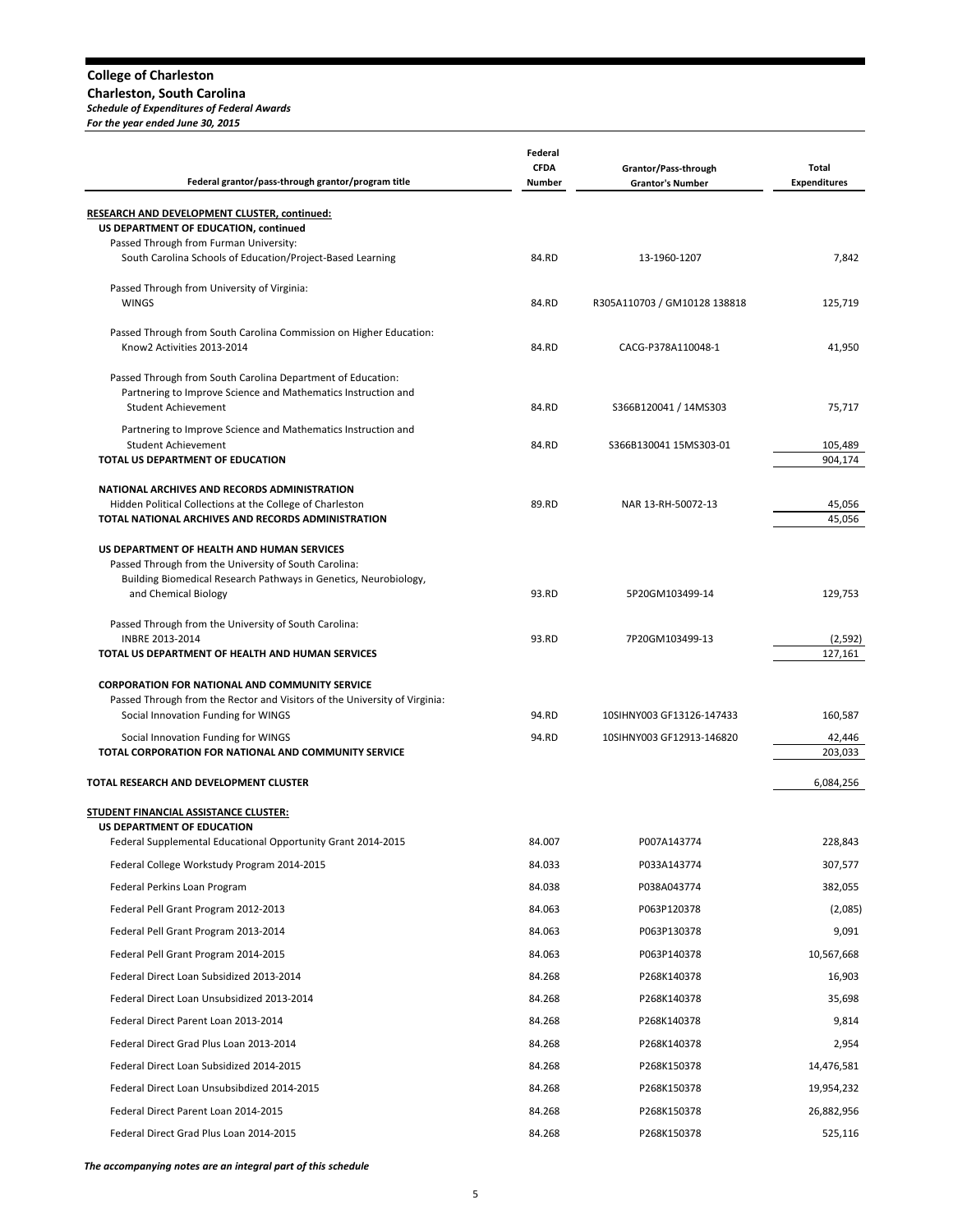**Charleston, South Carolina**

*Schedule of Expenditures of Federal Awards*

*For the year ended June 30, 2015*

| Federal grantor/pass-through grantor/program title                      | Federal<br><b>CFDA</b><br>Number | Grantor/Pass-through<br><b>Grantor's Number</b> | <b>Total</b><br><b>Expenditures</b> |
|-------------------------------------------------------------------------|----------------------------------|-------------------------------------------------|-------------------------------------|
| STUDENT FINANCIAL ASSISTANCE CLUSTER, continued:                        |                                  |                                                 |                                     |
| US DEPARTMENT OF EDUCATION, continued                                   |                                  |                                                 |                                     |
| Teacher Education Assistance for College and Higher Education Grants    |                                  |                                                 |                                     |
| 2014-2015                                                               | 84.379                           | P379T150378                                     | 215.503                             |
| TOTAL US DEPARTMENT OF EDUCATION - STUDENT FINANCIAL ASSISTANCE CLUSTER |                                  |                                                 | 73,612,906                          |
| TRIO CLUSTER:                                                           |                                  |                                                 |                                     |
| US DEPARTMENT OF EDUCATION                                              |                                  |                                                 |                                     |
| Project ROAR-A Student Support Services Program to Serve 140 Low        |                                  |                                                 |                                     |
| Income First Generation and Disabled Students                           | 84.042A                          | P042A100123                                     | 155,657                             |
| The Regular Upward Bound Program                                        | 84.047A                          | P047A070612                                     | 78,384                              |
| College of Charleston Upward Bound 2012-2017                            | 84.047A                          | P047A120351                                     | 408,631                             |
| TOTAL US DEPARTMENT OF EDUCATION - TRIO CLUSTER                         |                                  |                                                 | 642,672                             |
| SPECIAL EDUCATION CLUSTER (IDEA):                                       |                                  |                                                 |                                     |
| US DEPARTMENT OF EDUCATION                                              |                                  |                                                 |                                     |
| Passed Through from South Carolina Department of Education:             |                                  |                                                 |                                     |
| Project CREATE 2014-2015                                                | 84.027                           | H027A130165                                     | 17,594                              |
| TOTAL US DEPARTMENT OF EDUCATION - SPECIAL EDUCATION CLUSTER (IDEA)     |                                  |                                                 | 17,594                              |
| <b>OTHER PROGRAMS:</b>                                                  |                                  |                                                 |                                     |
| NATIONAL ENDOWMENT FOR THE ARTS                                         |                                  |                                                 |                                     |
| Looking through Darkness: Art and Sounds by Lonnie Holley               | 45.024                           | 15-4100-7071                                    | 8,200                               |
| TOTAL NATIONAL ENDOWMENT FOR THE ARTS                                   |                                  |                                                 | 8,200                               |
| US DEPARTMENT OF HEALTH AND HUMAN SERVICES                              |                                  |                                                 |                                     |
| College of Charleston Campus Suicide Prevention Grant 2013              | 93.243                           | 1U79SM061458-01                                 | 75,505                              |
| College of Charleston Campus Suicide Prevention Grant 2013              | 93.243                           | 5U79SM061458-02                                 | 27,899                              |
| TOTAL US DEPARTMENT OF HEALTH AND HUMAN SERVICES                        |                                  |                                                 | 103,404                             |
| <b>TOTAL OTHER PROGRAMS</b>                                             |                                  |                                                 | 111,604                             |
| TOTAL EXPENDITURES OF FEDERAL AWARDS                                    |                                  |                                                 | \$.<br>80,469,032                   |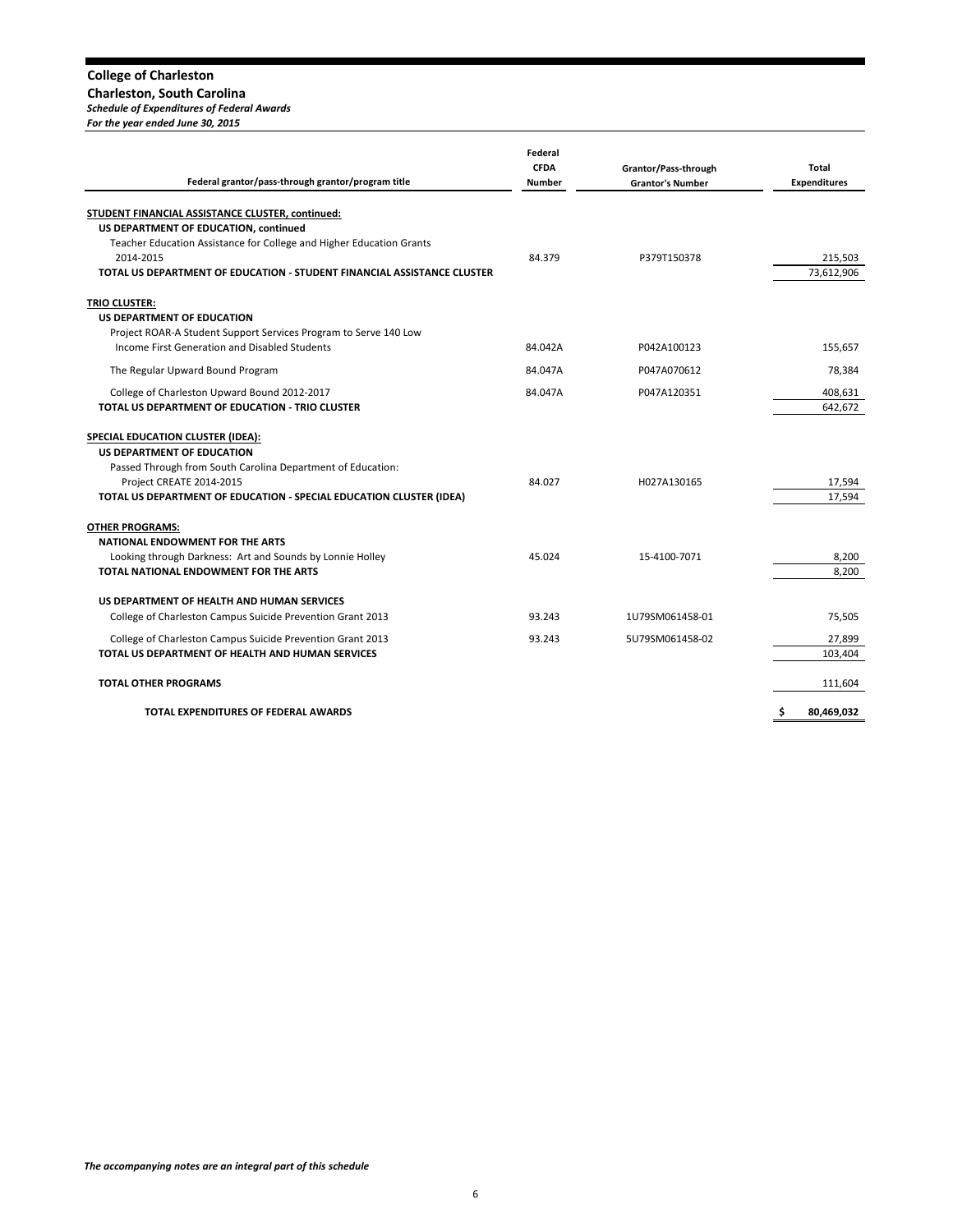# **College of Charleston** *Notes to the Schedule of Expenditures of Federal Awards For the year ended June 30, 2015*

## **Note 1. Basis of Presentation**

The accompanying Schedule of Expenditures of Federal Awards includes the federal grant activity of the College of Charleston (the College) and is presented on the accrual basis of accounting. The information in this schedule is presented in accordance with the requirements of OMB Circular A-133, *Audits of States, Local Governments, and Non-Profit Organizations*. Therefore, some amounts presented in this schedule may differ from amounts presented in, or used in the preparation of, the basic financial statements.

## **Note 2. Summary of Significant Accounting Policies for Federal Awards**

Expenditures for student financial aid programs include the federal share of student's Federal Supplemental Educational Opportunity Grant Program grants and Federal Work Study Program earnings, certain other federal financial aid for students and administrative cost allowances, where applicable.

Expenditures for federal research and development programs are determined using the cost accounting principles and procedures set forth in OMB Circular A-21, *Cost Principles for Educational Institutions*. Under these cost principles, certain expenditures are not allowable or are limited as to reimbursement.

Negative amounts shown on the schedule represent adjustments or credits made in the normal course of business to amounts reported as expenditures in prior years.

Expenditures for nonfinancial aid awards include indirect costs, related primarily to facilities operation and maintenance and general, divisional and departmental administrative services, which are allocated to direct cost objectives (including federal awards) based on negotiated formulas commonly referred to as facilities and administrative cost rates. Facilities and administrative costs allocated to such awards for the year ended June 30, 2015, were based on predetermined fixed rates negotiated with the College's cognizant federal agency.

#### **Note 3. Federal Perkins Loan Program (CFDA Number 84.038)**

The Federal Perkins Loan Program is administered directly by the College, and balances and transactions are included in the loan fund of the College's financial statements. The balance of loans outstanding under the Federal Perkins Loan Program was \$1,851,336 as of June 30, 2015.

#### **Note 4. Matching**

Under the Federal Work Study program, the College matched \$54,819 in total compensation for the year ended June 30, 2015 in addition to the federal share of expenditures in the accompanying Schedule of Expenditures of Federal Awards.

Under the Federal Supplemental Education Opportunity Grant Program, the College matched \$95,188 in funds awarded to students for the year ended June 30, 2015 in addition to the federal share of expenditures in the accompanying Schedule of Expenditures of Federal Awards.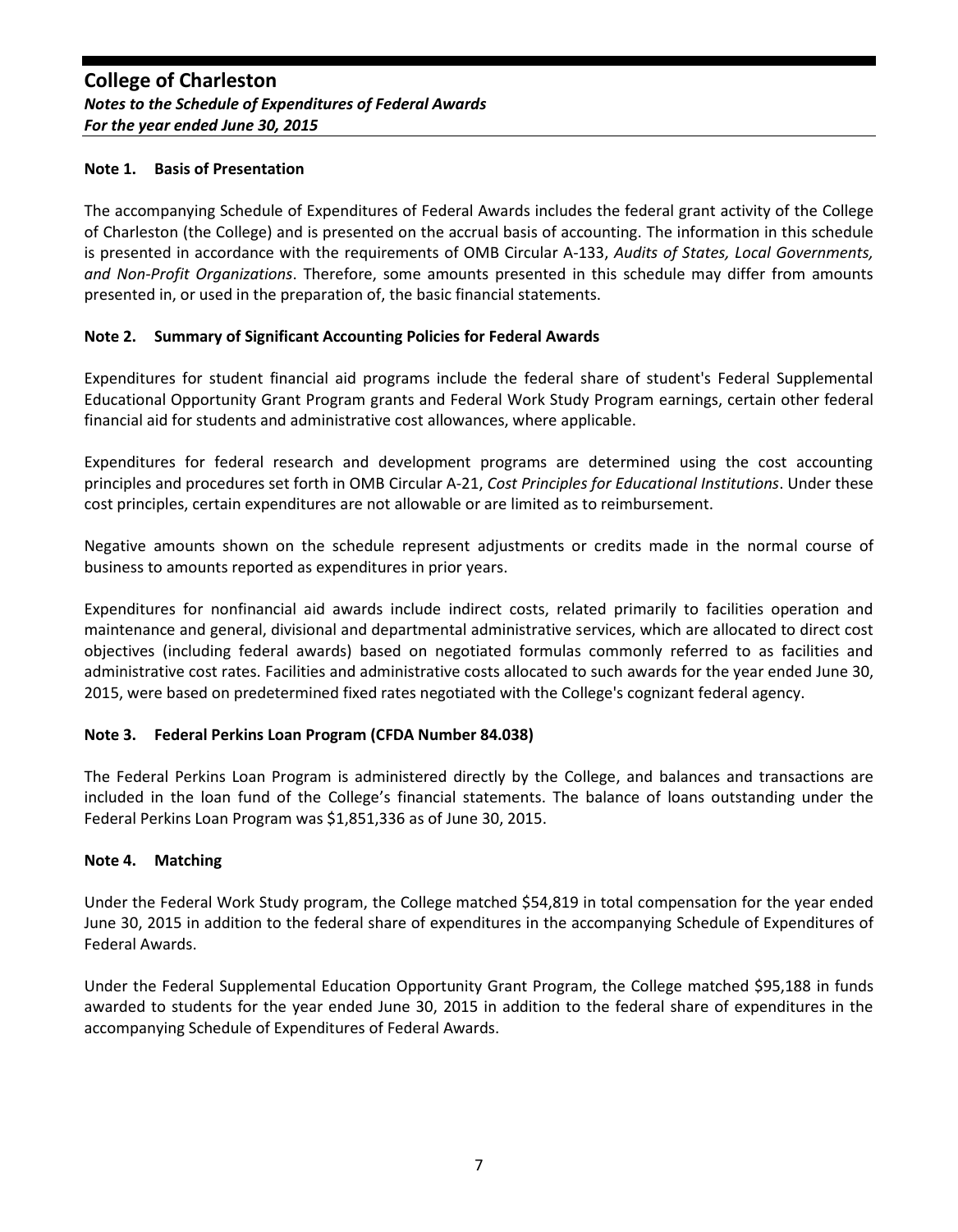## **College of Charleston** *Notes to the Schedule of Expenditures of Federal Awards For the year ended June 30, 2015*

#### **Note 5. Contingencies**

The College receives funds under various federal grant programs and such awards are to be expended in accordance with the provisions of the various grants. Compliance with the grants is subject to audit by various government agencies which may impose sanctions in the event of non-compliance. Management believes that they have complied with all aspects of the various grant provisions and the results of adjustments, if any, relating to such audits would not have any material financial impact.

#### **Note 6. Subrecipients**

Of the federal expenditures presented in the Schedule of Expenditures of Federal Awards, the College provided federal awards to subrecipients as follows:

| <b>Federal Granting Agency</b>                | <b>Federal CFDA Number</b> | <b>Amount Provided</b><br>to Subrecipients |         |  |
|-----------------------------------------------|----------------------------|--------------------------------------------|---------|--|
| US Department of Agriculture                  | 10.XXX                     | S                                          | 11,680  |  |
| <b>US Department of Commerce</b>              | 11.XXX                     |                                            | 3,040   |  |
| National Aeronautics and Space Administration | 43.XXX                     |                                            | 640,385 |  |
| <b>National Science Foundation</b>            | 47.XXX                     |                                            | 117,154 |  |
| US Department of Education                    | 84.XXX                     |                                            | 38,982  |  |
|                                               |                            |                                            | 811,241 |  |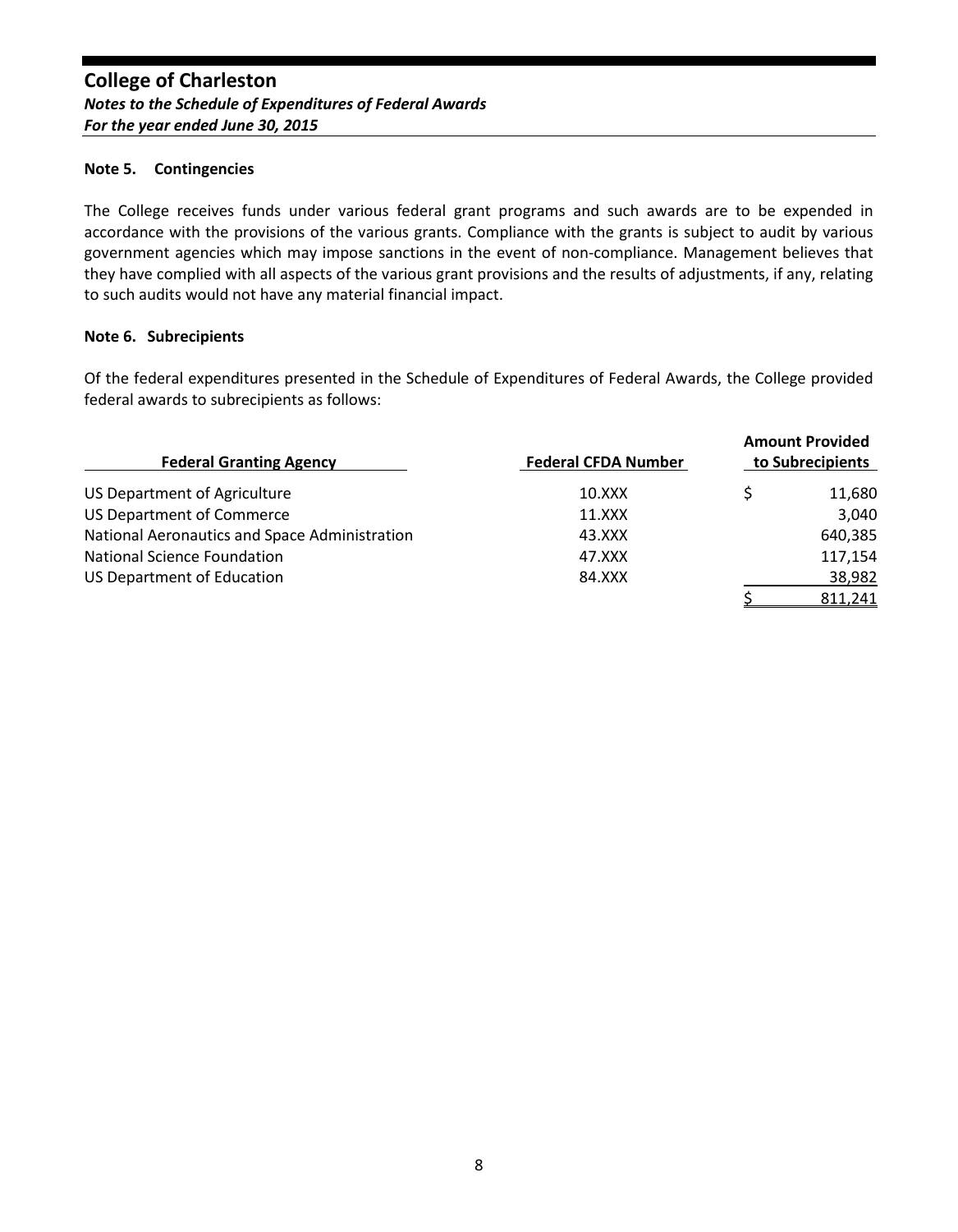

**Independent Auditor's Report on Internal Control Over Financial Reporting and on Compliance and Other Matters Based on an Audit of Financial Statements Performed in Accordance With** *Government Auditing Standards* 

Members of the Board of Trustees College of Charleston Charleston, South Carolina

We have audited, in accordance with the auditing standards generally accepted in the United States of America and the standards applicable to financial audits contained in *Government Auditing Standards* issued by the Comptroller General of the United States, the financial statements of the business-type activities and the aggregate discretely presented component units of the College of Charleston (the College), a component unit of the State of South Carolina, as of and for the year ended June 30, 2015, and the related notes to the financial statements, which collectively comprise the College's basic financial statements, and have issued our report thereon dated October 7, 2015. Our report includes a reference to other auditors who audited the financial statements of College of Charleston Cougar Club (the Cougar Club) and the College of Charleston Foundation (the Foundation), as described in our report on the College's financial statements. The financial statements of the Cougar Club and the Foundation were not audited in accordance with *Government Auditing Standards* and accordingly this report does not include reporting on internal control over financial reporting or instances of reportable noncompliance associated with the Cougar Club or the Foundation.

#### **Internal Control Over Financial Reporting**

In planning and performing our audit of the financial statements, we considered the College's internal control over financial reporting (internal control) to determine the audit procedures that are appropriate in the circumstances for the purpose of expressing our opinions on the financial statements, but not for the purpose of expressing an opinion on the effectiveness of the College's internal control. Accordingly, we do not express an opinion on the effectiveness of the College's internal control.

A *deficiency in internal control* exists when the design or operation of a control does not allow management or employees, in the normal course of performing their assigned functions, to prevent, or detect and correct, misstatements on a timely basis. A *material weakness* is a deficiency, or a combination of deficiencies, in internal control such that there is a reasonable possibility that a material misstatement of the entity's financial statements will not be prevented, or detected and corrected on a timely basis. A *significant deficiency* is a deficiency, or a combination of deficiencies, in internal control that is less severe than a material weakness, yet important enough to merit attention by those charged with governance.

Our consideration of internal control was for the limited purpose described in the first paragraph of this section and was not designed to identify all deficiencies in internal control that might be material weaknesses or significant deficiencies. Given these limitations, during our audit we did not identify any deficiencies in internal control that we consider to be material weaknesses. However, material weaknesses may exist that have not been identified.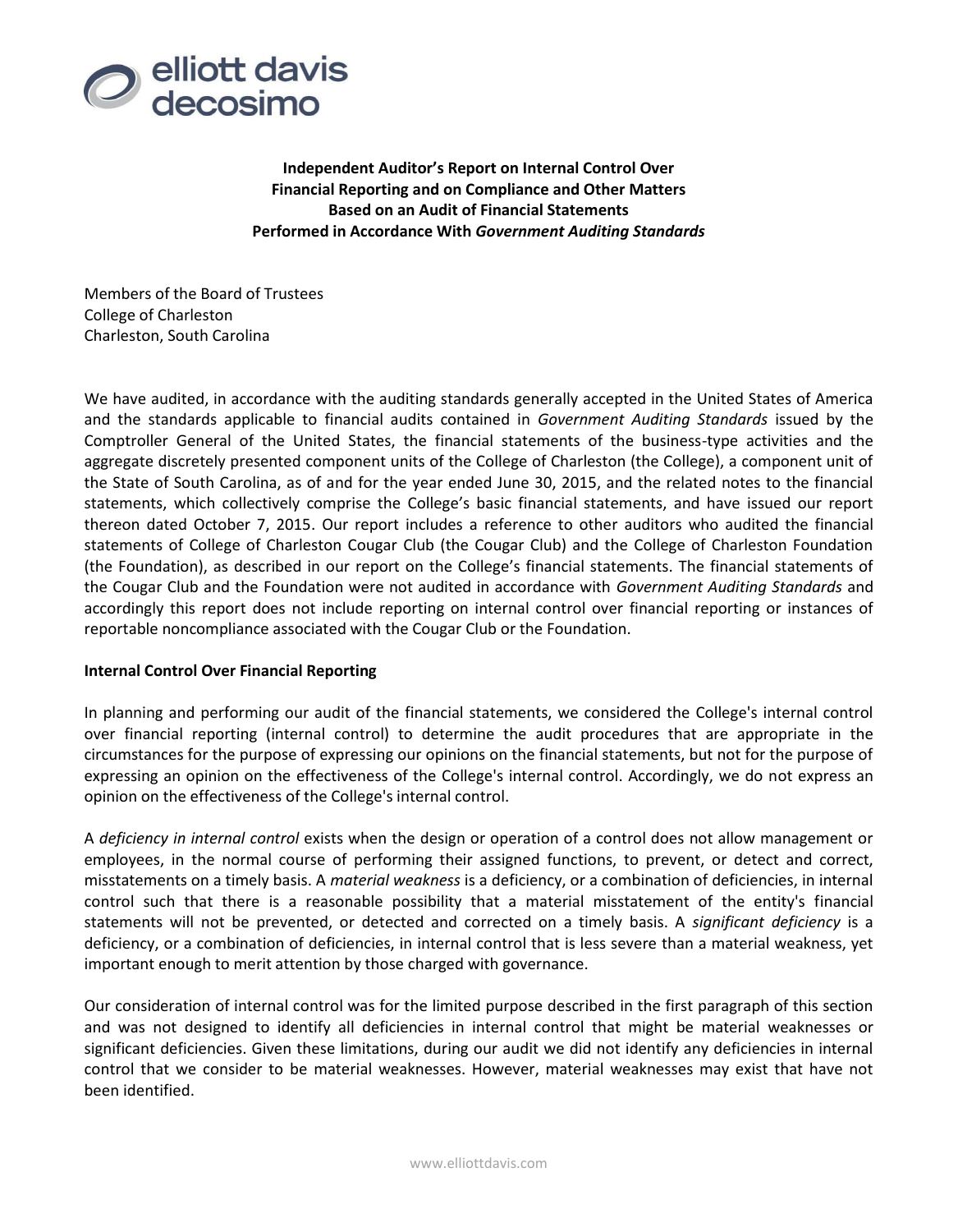#### **Compliance and Other Matters**

As part of obtaining reasonable assurance about whether the College's financial statements are free from material misstatement, we performed tests of its compliance with certain provisions of laws, regulations, contracts, and grant agreements, noncompliance with which could have a direct and material effect on the determination of financial statement amounts. However, providing an opinion on compliance with those provisions was not an objective of our audit, and accordingly, we do not express such an opinion. The results of our tests disclosed no instances of noncompliance or other matters that are required to be reported under *Government Auditing Standards.*

#### **Purpose of this Report**

The purpose of this report is solely to describe the scope of our testing of internal control and compliance and the results of that testing, and not to provide an opinion on the effectiveness of the entity's internal control or on compliance. This report is an integral part of an audit performed in accordance with *Government Auditing Standards* in considering the entity's internal control and compliance. Accordingly, this communication is not suitable for any other purpose.

Elliott Davis Decosimo, LLC

Greenville, South Carolina October 7, 2015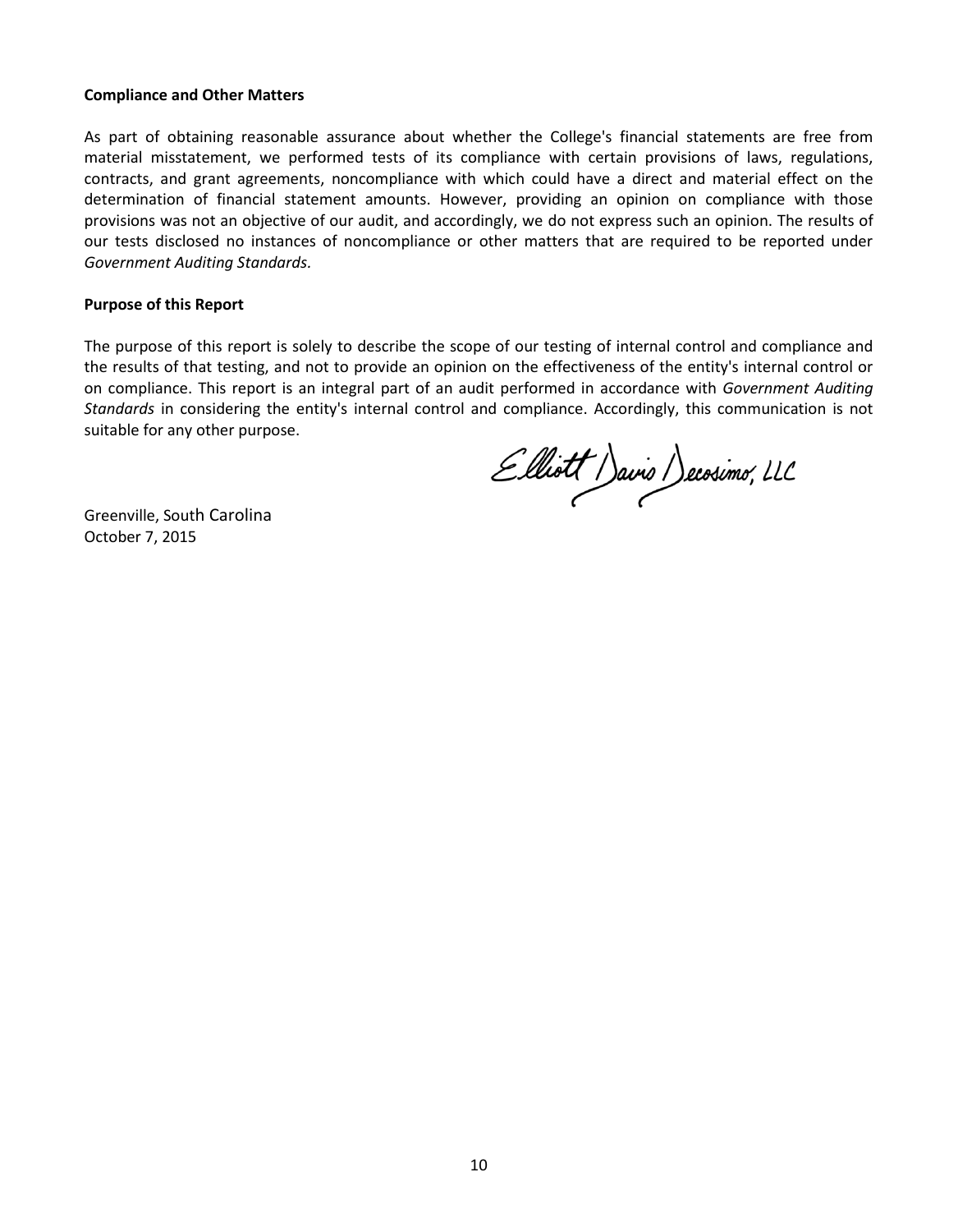

**Independent Auditor's Report on Compliance for Each Major Federal Program; Report on Internal Control Over Compliance; and Report on the Schedule of Expenditures of Federal Awards Required by OMB Circular A-133** 

Members of the Board of Trustees College of Charleston Charleston, South Carolina

#### **Report on Compliance for Each Major Federal Program**

We have audited the College of Charleston's (the College's) compliance with the types of compliance requirements described in the *OMB Circular A-133 Compliance Supplement* that could have a direct and material effect on each of the College's major federal programs for the year ended June 30, 2015. The College's major federal programs are identified in the summary of auditor's results section of the accompanying schedule of findings and questioned costs.

#### **Management's Responsibility**

Management is responsible for compliance with the requirements of laws, regulations, contracts, and grants applicable to its federal programs.

#### **Auditor's Responsibility**

Our responsibility is to express an opinion on compliance for each of the College's major federal programs based on our audit of the types of compliance requirements referred to above. We conducted our audit of compliance in accordance with auditing standards generally accepted in the United States of America; the standards applicable to financial audits contained in *Government Auditing Standards*, issued by the Comptroller General of the United States; and OMB Circular A-133, *Audits of States, Local Governments, and Non-Profit Organizations.* Those standards and OMB Circular A-133 require that we plan and perform the audit to obtain reasonable assurance about whether noncompliance with the types of compliance requirements referred to above that could have a direct and material effect on a major federal program occurred. An audit includes examining, on a test basis, evidence about the College's compliance with those requirements and performing such other procedures as we considered necessary in the circumstances.

We believe that our audit provides a reasonable basis for our opinion on compliance for each major federal program. However, our audit does not provide a legal determination of the College's compliance.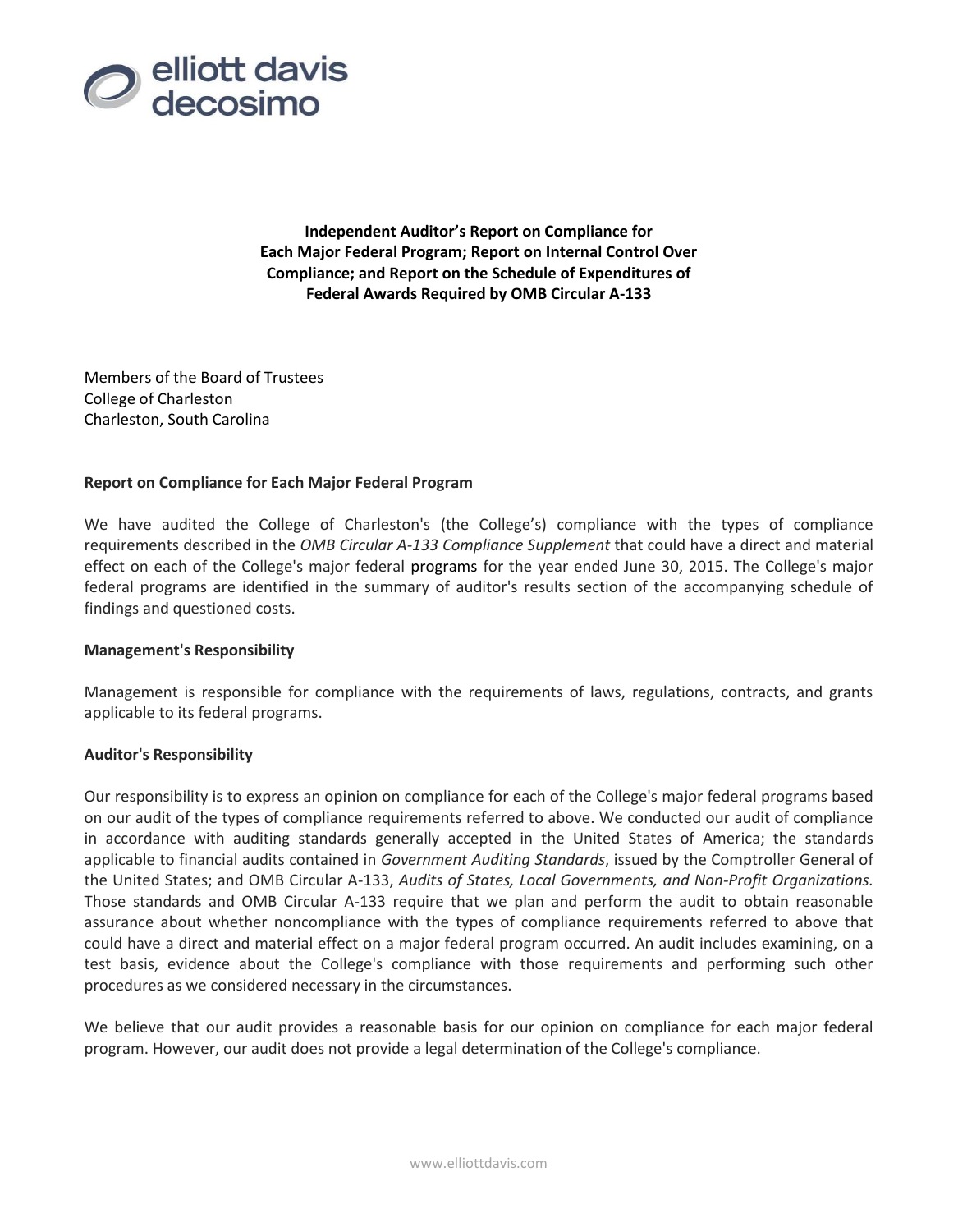## **Opinion on Each Major Federal Program**

In our opinion, the College complied, in all material respects, with the types of compliance requirements referred to above that could have a direct and material effect on each of its major federal programs for the year ended June 30, 2015.

## **Report on Internal Control Over Compliance**

Management of the College is responsible for establishing and maintaining effective internal control over compliance with the types of compliance requirements referred to above. In planning and performing our audit of compliance, we considered the College's internal control over compliance with the types of requirements that could have a direct and material effect on each major federal program to determine the auditing procedures that are appropriate in the circumstances for the purpose of expressing an opinion on compliance for each major federal program and to test and report on internal control over compliance in accordance with OMB Circular A-133, but not for the purpose of expressing an opinion on the effectiveness of internal control over compliance. Accordingly, we do not express an opinion on the effectiveness of the College's internal control over compliance.

A *deficiency in internal control over compliance* exists when the design or operation of a control over compliance does not allow management or employees, in the normal course of performing their assigned functions, to prevent, or detect and correct, noncompliance with a type of compliance requirement of a federal program on a timely basis. A *material weakness in internal control over compliance* is a deficiency, or combination of deficiencies, in internal control over compliance, such that there is a reasonable possibility that material noncompliance with a type of compliance requirement of a federal program will not be prevented, or detected and corrected, on a timely basis. A *significant deficiency in internal control over compliance* is a deficiency, or a combination of deficiencies, in internal control over compliance with a type of compliance requirement of a federal program that is less severe than a material weakness in internal control over compliance, yet important enough to merit attention by those charged with governance.

Our consideration of internal control over compliance was for the limited purpose described in the first paragraph of this section and was not designed to identify all deficiencies in internal control over compliance that might be material weaknesses or significant deficiencies. We did not identify any deficiencies in internal control over compliance that we consider to be material weaknesses. However, material weaknesses may exist that have not been identified.

The purpose of this report on internal control over compliance is solely to describe the scope of our testing of internal control over compliance and the results of that testing based on the requirements of OMB Circular A-133. Accordingly, this report is not suitable for any other purpose.

## **Report on Schedule of Expenditures of Federal Awards Required by OMB Circular A-133**

We have audited the financial statements of the business-type activities and the aggregate discretely presented component units of the College, a component unit of the State of South Carolina, as of and for the year ended June 30, 2015, and the related notes to the financial statements, which collectively comprise the College's basic financial statements. We issued our report thereon dated October 7, 2015, which contained unmodified opinions on those financial statements. Our audit was conducted for the purpose of forming opinions on the financial statements that collectively comprise the basic financial statements. The accompanying Schedule of Expenditures of Federal Awards is presented for purposes of additional analysis as required by OMB Circular A-133 and is not a required part of the basic financial statements.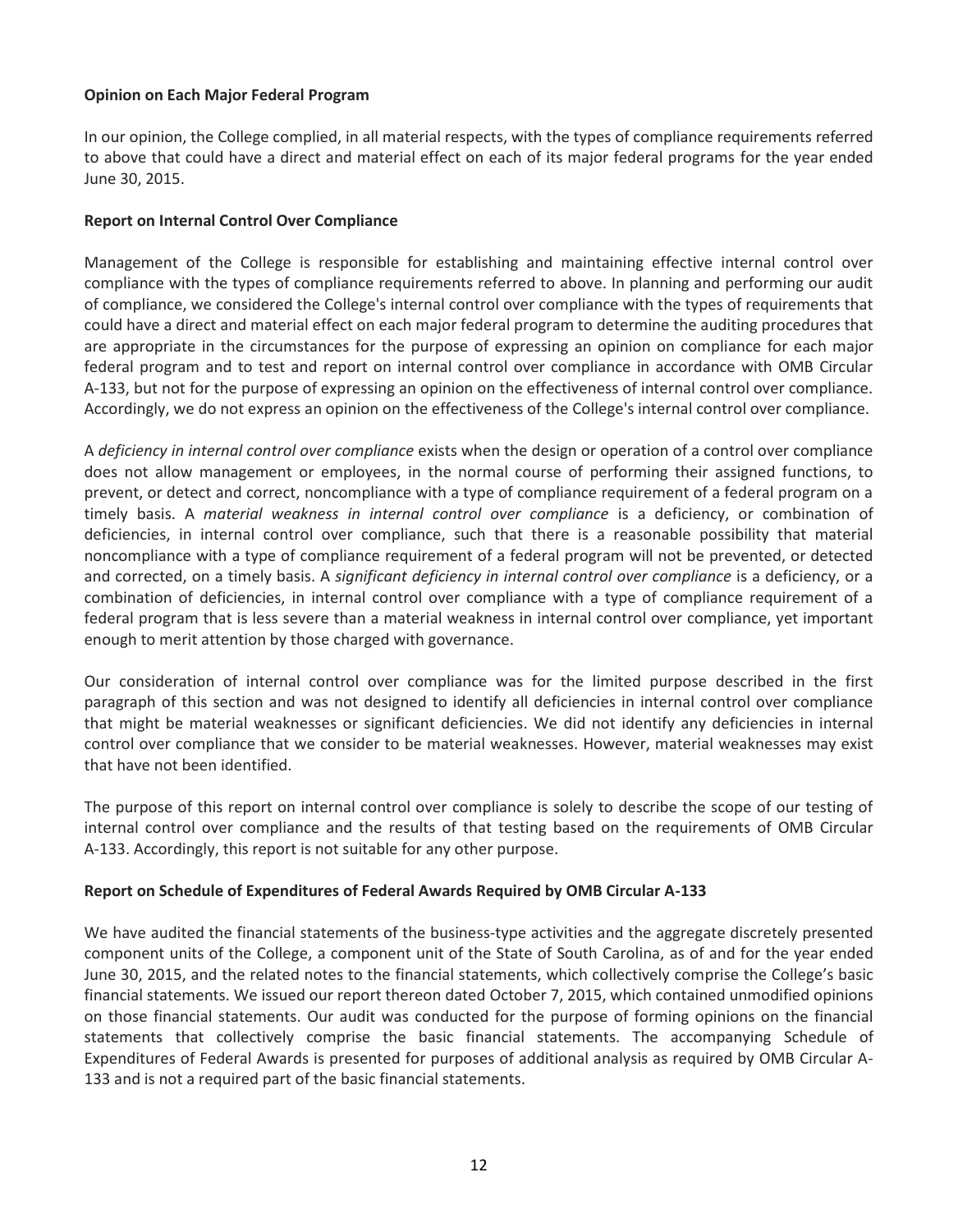Such information is the responsibility of management and was derived from and relates directly to the underlying accounting and other records used to prepare the basic financial statements. The information has been subjected to the auditing procedures applied in the audit of the financial statements and certain additional procedures, including comparing and reconciling such information directly to the underlying accounting and other records used to prepare the basic financial statements or to the basic financial statements themselves, and other additional procedures in accordance with auditing standards generally accepted in the United States of America. In our opinion, the Schedule of Expenditures of Federal Awards is fairly stated in all material respects in relation to the basic financial statements as a whole.

Elliott Davis Decosimo, LLC

Greenville, South Carolina December 11, 2015 except for the portion related to the Schedule of Expenditures of Federal Awards as to which the date is October 7, 2015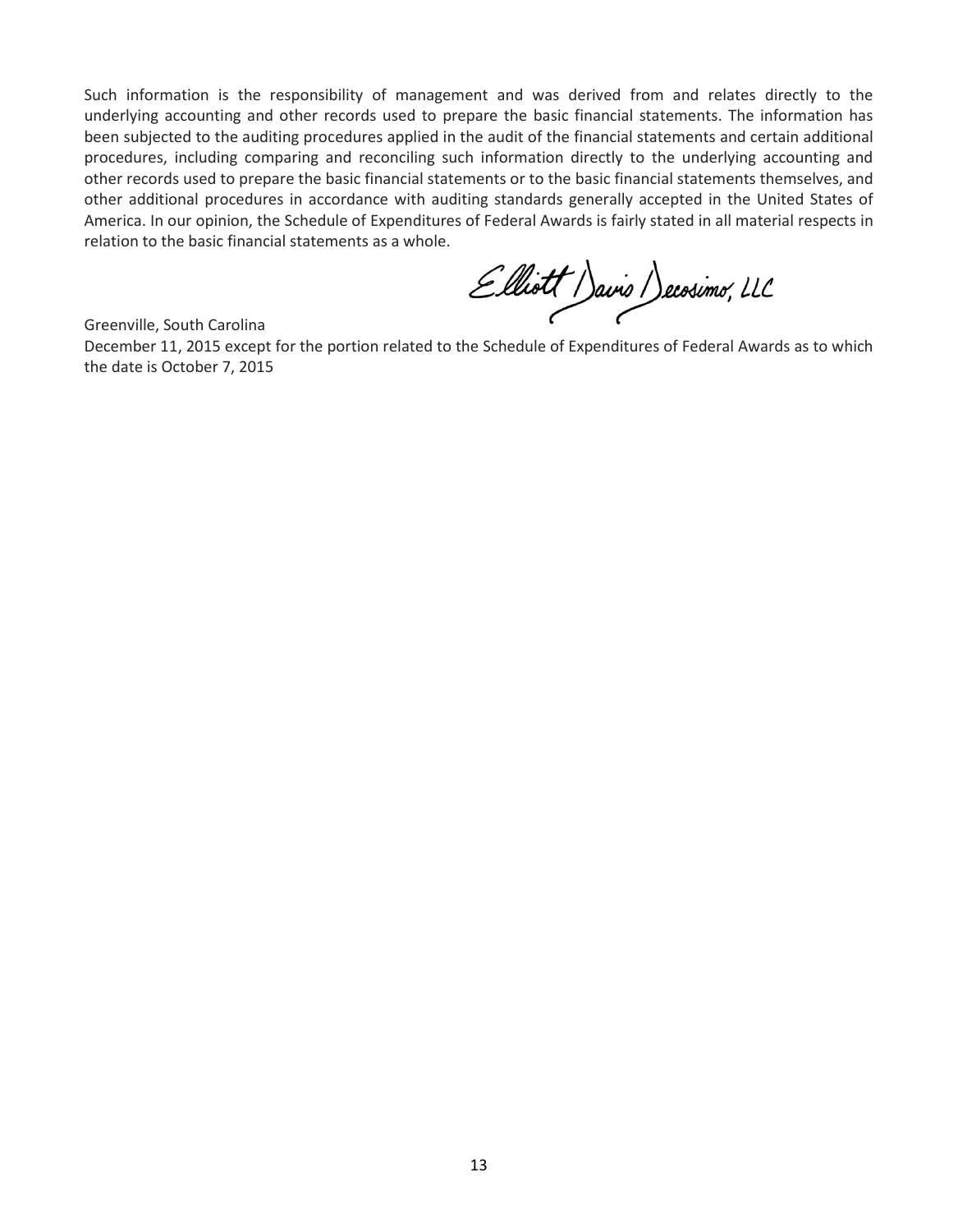# **College of Charleston** *Schedule of Findings and Questioned Costs For the year ended June 30, 2015*

## **Section I. Summary of Auditor's Results**

## Financial Statements

| Type of auditor's report issued:<br>Internal control over financial reporting:                                                                                           |                                             |  | Unmodified  |                     |                     |
|--------------------------------------------------------------------------------------------------------------------------------------------------------------------------|---------------------------------------------|--|-------------|---------------------|---------------------|
| Material weakness identified?<br>Significant deficiency identified?<br>$\bullet$                                                                                         |                                             |  | yes<br>yes  | $\mathsf{X}$<br>X — | no<br>none reported |
| Noncompliance material to financial statements noted?                                                                                                                    |                                             |  | yes         | $X_{-}$             | no                  |
| <b>Federal Awards</b>                                                                                                                                                    |                                             |  |             |                     |                     |
| Internal control over major federal programs:                                                                                                                            |                                             |  |             |                     |                     |
| Material weakness identified?<br>$\bullet$<br>Significant deficiency identified?<br>$\bullet$                                                                            |                                             |  | yes<br>yes  | $\mathsf{X}$<br>X.  | no<br>none reported |
| Type of auditor's report issued on compliance for major federal programs:                                                                                                |                                             |  | Unmodified  |                     |                     |
| Any audit findings disclosed that are required to be<br>reported in accordance with Section 510(a)<br>of OMB Circular A-133<br>Identification of major federal programs: |                                             |  | yes         | X —                 | no                  |
| <b>CFDA Numbers</b>                                                                                                                                                      | Name of Federal Program or Cluster          |  |             |                     |                     |
| 10.RD; 11.RD; 15.RD;<br>43.RD; 45.RD; 47.RD; 66.RD;<br>84.RD; 89.RD; 93.RD; 94.RD                                                                                        | Research and Development Cluster            |  |             |                     |                     |
| 84.007; 84.033; 84.038;<br>84.063; 84.268; 84.379                                                                                                                        | <b>Student Financial Assistance Cluster</b> |  |             |                     |                     |
| Dollar threshold used for distinguishing between type A and B<br>programs:                                                                                               |                                             |  | \$2,414,071 |                     |                     |
| Auditee qualified as low-risk auditee?                                                                                                                                   |                                             |  | Yes         |                     |                     |
| Section II. Financial Statement Findings                                                                                                                                 |                                             |  |             |                     |                     |

None reported